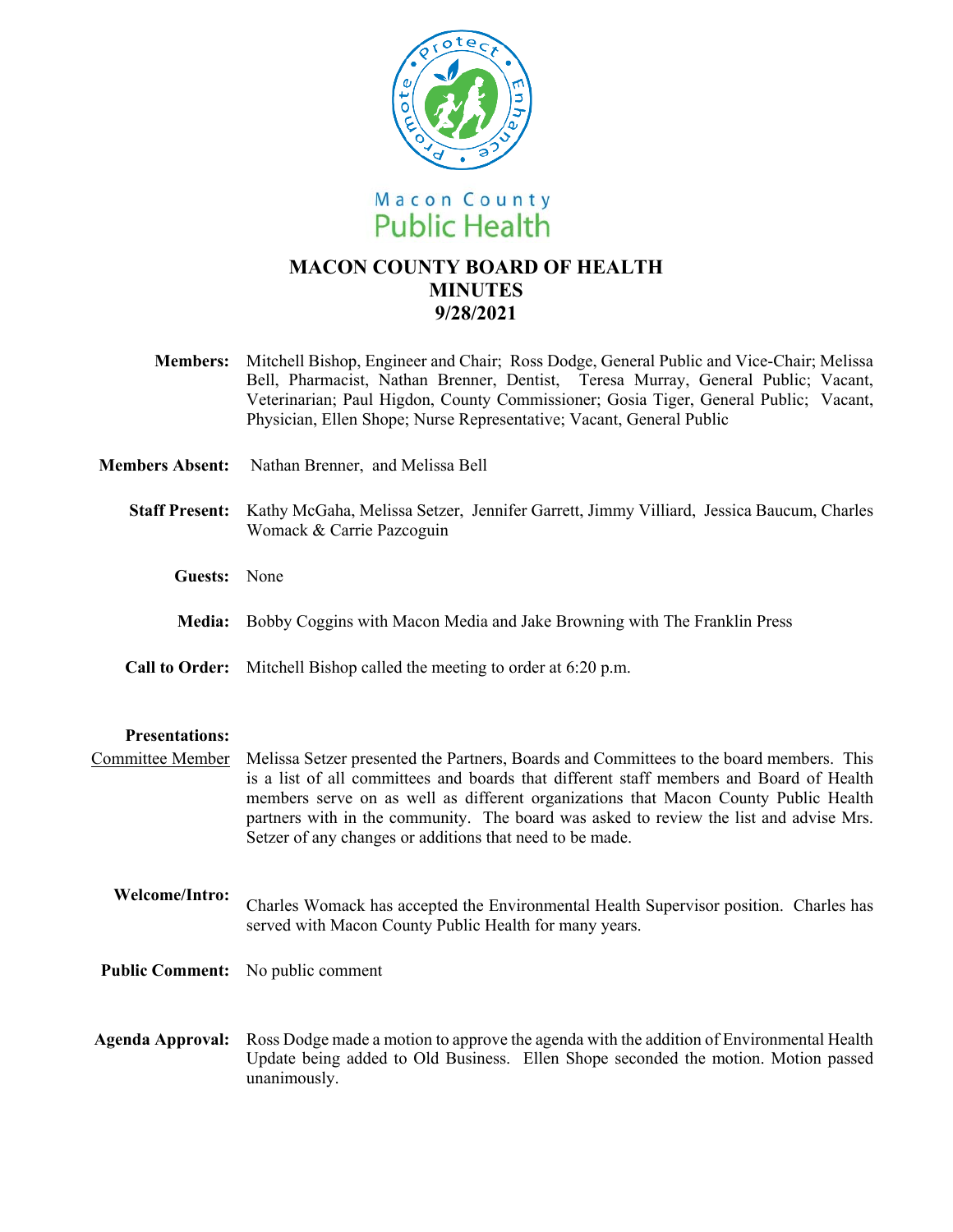**Approval of Previous**  Paul Higdon made a motion to accept the minutes. Ross Dodge seconded the motion. The **Meeting Minutes:**  motion passed unanimously.

#### **Old Business:**

## Animal Control **Ordinance**

Jimmy Villiard presented the draft of the revised Animal Control Ordinance and asked the Board of Health members to review the revisions. Mr. Villiard stated that all comments and concerns from the general public were taken into consideration along with ideas from local large animal vets. The draft of the revised Animal Control Ordinance will go to the County Manager and the County Attorney before it moves onto the Board of County Commissioners.

COVID-19 Update Mrs. McGaha stated that case numbers are slowly starting to come down, and they hope that trend continues. At the school board meeting last night they voted to keep the mask mandate in place. She has recommended that the mandate stay in effect until Macon County moves into yellow. This information comes from the CDC COVID tracker for each state and county. Everyone still needs to be watching and listening to the state mandates and recommendations. At this time, Macon County in the red, the state is seeing a lot of younger children becoming positive. Child positivity rate is currently at 21%.

> MCPH is still testing 80-90 people per day. Those include symptomatic, those discovered through contact tracing and employer required testing. Mrs. McGaha stated that she has spoken with the local hospitals and they are starting to see some relief.

> Mrs. McGaha stated that there is a high level of burn out among staff. Along with the clinic nursing staff and positive call center, the school nurses are doing contact tracing in the schools all week and weekend long. MCPH is looking at a new tool for the school system through CCTO. The school nurses would be able to upload the case and their contact information into the system, then the state would do all the contact tracing and release letters. This would free up he school nurses to concentrate on other activities that they handle on a daily basis. Mrs. Garrett stated that there will be things that staff has to adapt to, but the state can fit this program to the current process that is already in place.

> As of now MCPH is still testing, administering COVID-19 and flu vaccines and hope to start Pfizer boosters next week. The booster process will not be as easy as the  $1<sup>st</sup>$  and  $2<sup>nd</sup>$  vaccine. There are seven different scenarios that a person can fall under to receive the booster. In order to get the booster you have to have waited six months after your last shot and fall under one of the seven different scenarios. Immunocompromised individuals are able to get a 3rd vaccine (this is not the booster) if they received the Pfizer or Moderna vaccine. Also, there will be a clinic at Old Edwards Inn, in Highlands on October  $6<sup>th</sup>$  for flu shots.

## Environmental Health

Update

Kathy McGaha welcomed Charles Womack as the Environmental Health Supervisor. Mrs. McGaha stated that there are still several vacancies within the department that they are trying to fill which is still the main reason pending applications are still several weeks out. They were able to bring in four contract workers from other counties to help out with the backlog. These contractors will be working some evenings and weekends. Funds were moved around from salary lines for those vacant positions to fund the contract workers. Mr. Womack stated that the contractors have been given 17 application so far, and that the oldest application they have at this time is from July 21, 2021. Mr. Higdon stated that there is a shortage of Environmental Health professionals. Mr. Bishop asked if the current, Environmental Health staff was offered what the contract workers were offered. Environmental Health staff was offered the ability to earn overtime. Mr. Higdon stated that the contract workers are contracting for \$50.00 an hour. Mrs. McGaha stated that the contract workers are held to a maximum of 16 hours a week up to a certain dollar amount. Mr. Higdon stated that he would